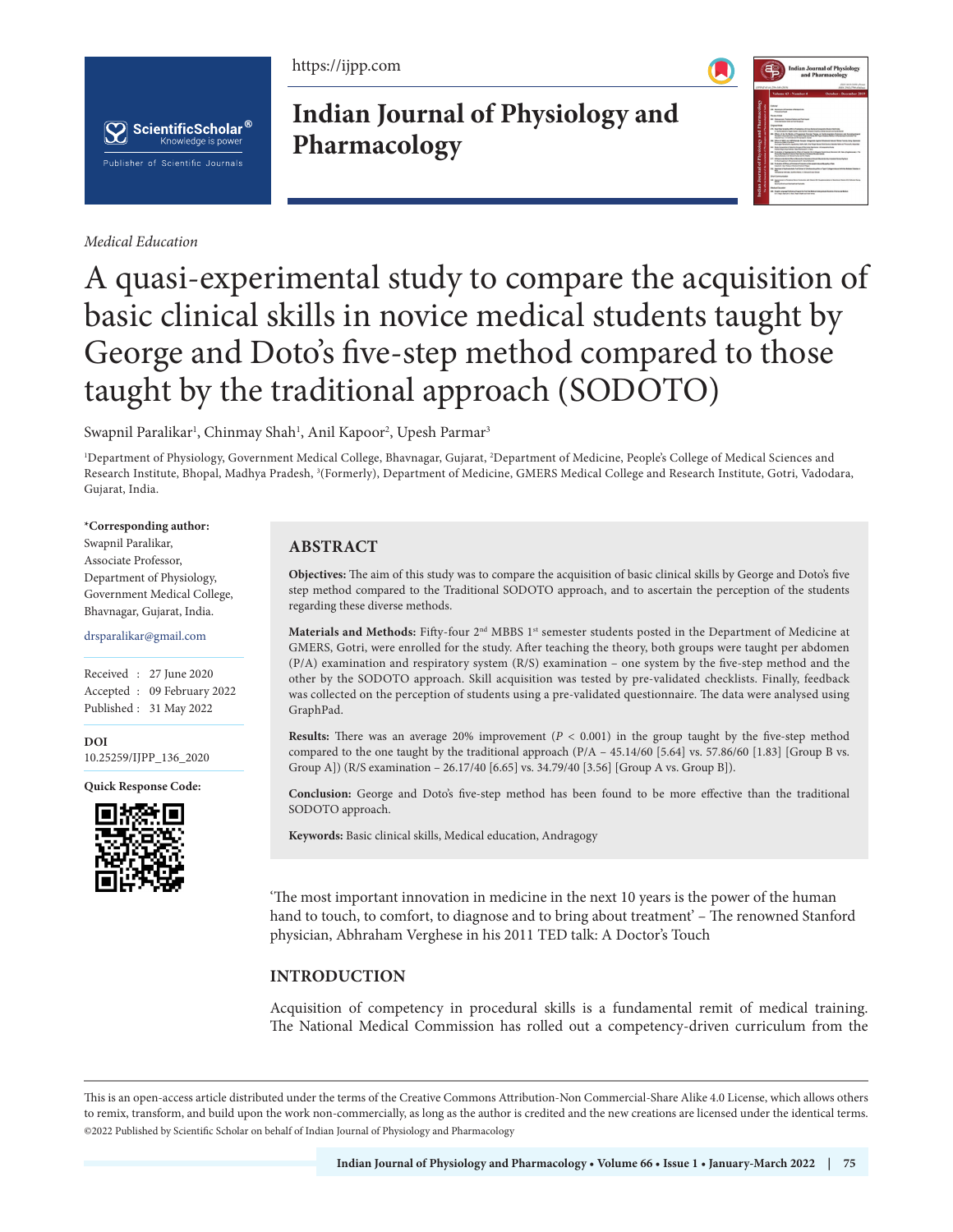academic year 2019–20. This new curriculum lays emphasis on skill development in all phases. In fact, skill development is the 'soul' of this competency-driven curriculum.[1]

'Skill' has been defined as the ability to perform a task leading to a specific predefined outcome in several domains. In this paper, we refer to basic clinical skills (procedural skills) such as examination of the radial pulse, palpation of the liver, and auscultation of breath sounds.

The challenge of teaching clinical skills is to teach students in such a manner that they learn effectively. The traditional method for teaching clinical skills to medical students is the well-known Halstedian mantra called as 'See one, do one, teach one' or popularly called the SODOTO approach. According to this approach, students watch an expert performing the skill, practice themselves and teach their peers [Table 1]. On most occasions, the learning experience is poorly structured and results, in poor acquisition and retention of the clinical skill. Hence, the SODOTO approach is no longer considered appropriate for teaching clinical skills to health professionals.[2,3] Click or tap here to enter text. In addition, a large and growing body of evidence in quality improvement literature suggests the benefits of educational strategies based on sound educational principles over this traditional (and haphazard) approach.[4]

In 2001, John H. George and Frank X. Doto proposed a simple five-step method called as 'George and Doto's Five-Step Method,' based on the principles for teaching psychomotor skills.<sup>[5]</sup> [Table 1]. This method is tailored based on several theories of adult learning. According to Knowles' 'Andragogy,' adults learn better if they know why they need to know a skill, and when they are likely to apply it in the delivery of care. In addition, Albert Bandura's social cognition theory posits that adults learn by observing someone else performing a task (vicarious experience).[6] However, there is only one study in India, in dental undergraduate students, which has evaluated the effectiveness of this five-step method.<sup>[7]</sup>

Hence, the aim of this study was to compare the acquisition of basic clinical skills by the third semester medical students (IInd MBBS) taught by George and Doto's five-step method compared to those taught by the traditional approach (SODOTO) and to evaluate the perception of these students regarding these two diverse methods. Undergraduate medical students in India were previously given only an orientation to basic clinical skills in 1<sup>st</sup> MBBS (2<sup>nd</sup> semester). Hence, these students have been considered novices regarding these clinical skills.[8]

#### **MATERIALS AND METHODS**

#### **Design of the study**

The study employed a quasi-experimental design. It was conducted in the Department of Medicine at GMERS, Gotri, in Vadodara, Gujarat. The study was approved by the Institutional Ethics Committee of the college and was also granted a consent waiver. Fifty-four third semester students posted in the department of medicine were enrolled for the study. The students were apprised of the purpose of the study. Participation in the study was voluntary. Participants were assured that all data obtained would be treated anonymously. The group of 54 students was divided into two groups – Group A ( $n = 25$ ) and Group B ( $n = 29$ ) based on their roll numbers. Per abdomen (P/A) and respiratory system (R/S) examinations were selected for providing training and assessing the development of clinical skills. Thus, a total of 10 skills – 6 from P/A and 4 from R/S – which are part of the 'core' area of internal medicine, were taught to each group.

| Table 1: A comparison of George and Doto's five-step method with the traditional approach (See one, do one, teach one or SODOTO). <sup>[5]</sup> |                                                                                       |                                                                                                                                                                                                                              |
|--------------------------------------------------------------------------------------------------------------------------------------------------|---------------------------------------------------------------------------------------|------------------------------------------------------------------------------------------------------------------------------------------------------------------------------------------------------------------------------|
| <b>Steps</b>                                                                                                                                     | <b>Traditional</b><br>approach (SODOTO)                                               | George and Doto's five-step method                                                                                                                                                                                           |
| $\overline{2}$                                                                                                                                   | The tutor explains theory<br>and demonstrates procedure<br>The students practice with | Conceptualisation -<br>The tutor explains the cognitive aspects of the skill –when it is done, why it is done<br>Demonstration -                                                                                             |
|                                                                                                                                                  | feedback from the tutor                                                               | The tutor demonstrates the skill exactly as it should be done without talking through the<br>procedure                                                                                                                       |
| 3                                                                                                                                                |                                                                                       | Demonstration with commentary -<br>The tutor repeats the procedure but takes time to describe in detail each step in the process                                                                                             |
| 4                                                                                                                                                |                                                                                       | Verbalisation -<br>The student talks through the skill                                                                                                                                                                       |
| 5                                                                                                                                                |                                                                                       | Practice -<br>The students perform the skill. The tutor provides feedback or coaching as needed<br>Following a successful attempt, students should continue to practice until they reach the<br>desired level of proficiency |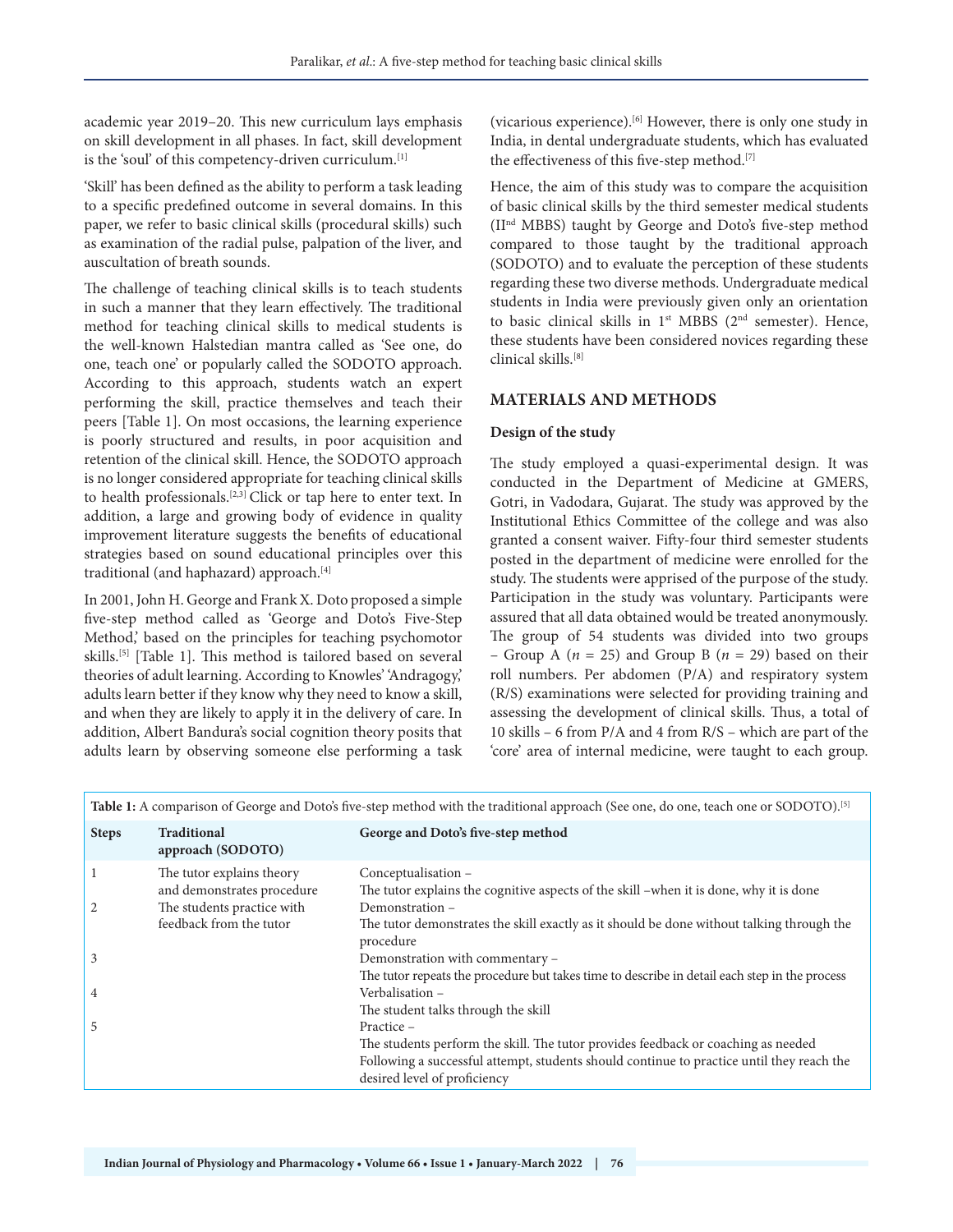These skills are part of the 'core' area of internal medicine in the new competency-driven curriculum proposed by the National Medical Commission.<sup>[9]</sup> Click or tap here to enter text.Both these sets of skills are part of the 'core' area of the physiology curriculum as well. However, according to the revised guidelines, the R/S examination also needs to be certified in physiology so that the candidate may be eligible for the University Examination at the end of  $1<sup>st</sup> MBBS.<sup>[10]</sup>$ Each of the 10 skills was standardised and demonstrated to the medicine faculty who was part of the study. Scripts for teaching each skill by the five-step method were prepared. Group A was taught P/A by George and Doto's five-step method and R/S by the traditional approach; while Group B was taught R/S by George and Doto's five-step method and P/A by the traditional approach.

#### **Interactive lecture**

Before the skill teaching session, each group was taught the theory related to the practical. These lectures were conducted in an interactive format with questioning being used as the main method of interaction. Students were questioned after about every 15 min of didactic teaching during a 1 h lecture. Questions were designed before the lecture and focussed on the higher levels of Bloom's taxonomy, namely application, and analysis.[11]

#### **Skill teaching session**

Students were divided into groups of 8–10 for the clinical skill teaching session. To ensure reliability, all the skills were taught by the principal investigator. In one session, an examination of one of the systems was taught. Thus, a total of six skill teaching sessions were conducted for George and Doto's five-step method. It took about 60–90 min to teach a set of skills by George and Doto's five-step method. Each student verbalised the sequence of steps in each skill. Each student was also provided feedback when he practised the skill. It took about 20 min to teach a set of skills by the traditional approach. Only one or two students practised the skill in front of the examiner before going on to teach the others in the group. Students were given 2 days to practice independently and under supervision during which feedback was provided by the faculty member.

#### **Assessment**

Skill acquisition was tested by two examiners using checklists that were prior validated by a senior medicine faculty from another college. The assessment comprised four sessions – two sessions for the skills taught by George and Doto's five-step method and two sessions for the skills taught by the traditional approach. Each of the examiners assessed half of the students during each assessment session. The examination was conducted after the practice sessions of the students ended. The examination was conducted on patients admitted to the medicine wards, but not necessarily having clinical features related to the particular organs being examined.

#### **Perception of the students**

The perception of students regarding George and Doto's five-step method was evaluated using a pre-validated semistructured questionnaire.[12]

#### **Data analysis**

Data were entered into an electronic spreadsheet (Microsoft Excel®, Microsoft Corporation, Redmond, WA). The entering of the data was cross-checked. The data were analysed using the statistical software R version 4.0.2. The normality of data was checked by Shapiro–Wilk test. Data distribution was found to be non-Gaussian. The median and interquartile range were calculated for each method in both groups separately. The median scores of the traditional approach were compared with that of the five-step method scores by Mann–Whitney U-test and  $P \le 0.05$  with 95% confidence interval was considered for statistical significance.

### **RESULTS**

Fifty-four  $(n = 54)$  medical students were included in the study. They were divided into two groups, Group  $A = 29$  and Group  $B = 25$ . Examination of the P/A system was taught to Group A by George and Doto's five-step method and to Group B by the traditional approach.

The mean scores for the P/A system were  $57 \pm 2/60$  versus 45 ± 6/60 (George and Doto's five-step method vs. the traditional approach, respectively)  $(P < 0.001)$ . The mean scores for the R/S were  $34 \pm 4.5/40$  versus  $25 \pm 10.5/40$  (George and Doto's five-step method vs. the traditional approach, respectively) (*P* < 0.001) [Graph 1].

The median scores of each of the six skills of P/A system examination were significantly higher in students taught by George and Doto's five-step method compared to those taught by the traditional approach  $(P < 0.001)$  [Graph 2].

The median scores of three of the four skills of R/S examination were significantly higher in students taught by George and Doto's five-step method compared to those taught by the traditional approach  $(P < 0.001)$ . The median scores for percussion of the R/S were statistically significant at *P* < 0.02 [Graph 3].

The perception of the students regarding George and Doto's five-step method was collected on a Likert scale. Ratings 1 and 2 on the Likert scale were combined to represent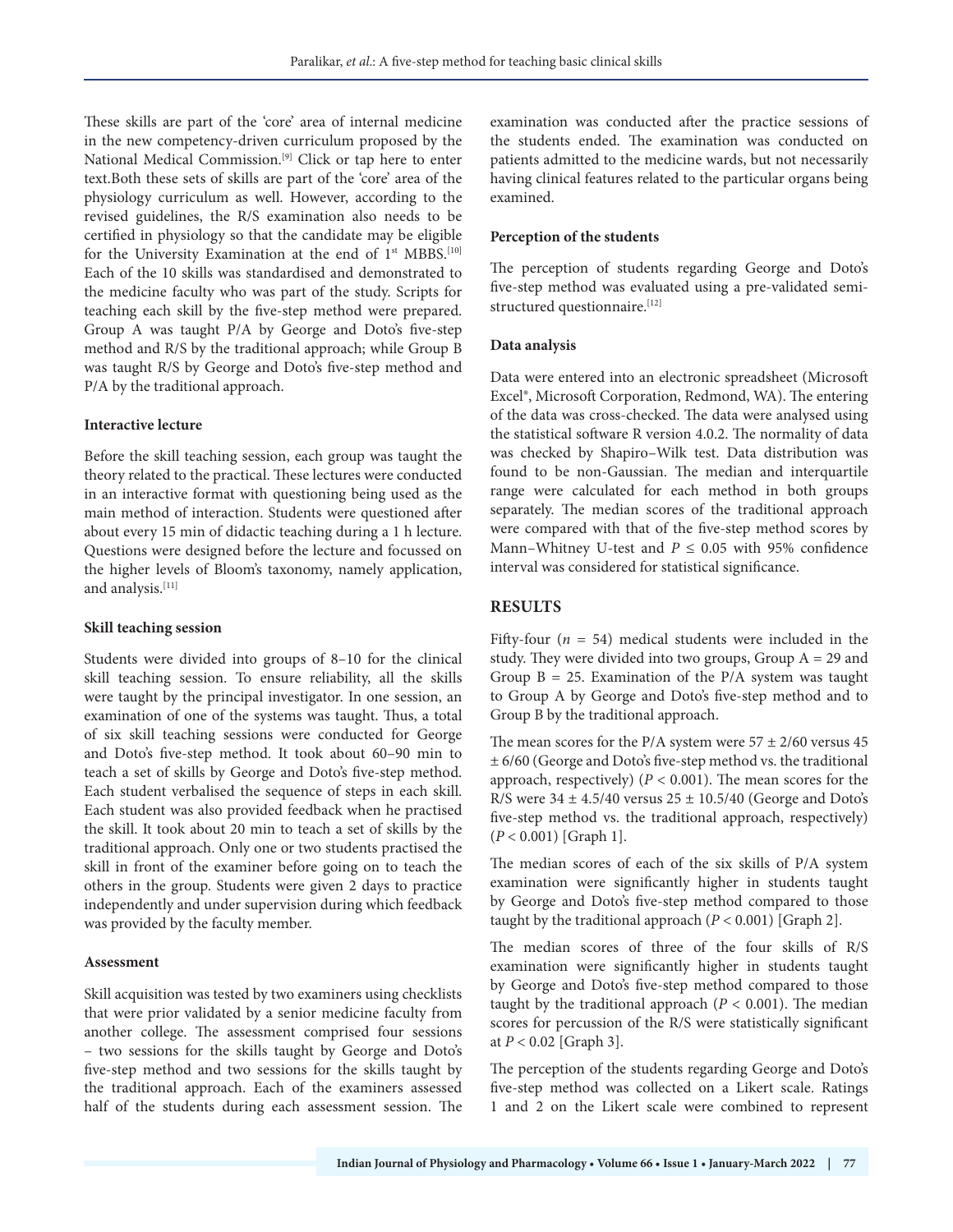

**Graph 1:** Median scores of per abdomen system and respiratory system with the five-step method compared to the traditional approach.



**Graph 2:** Comparison of scores of each of the six skills of per abdomen system by the two methods.

'disagreement.' Ratings 4 and 5 on the Likert scale were combined to represent 'agreement.' Students agreed that George and Doto's five-step method was a better guided learning activity compared to the traditional approach (57.89%); they would be able to perform the skill in a better way due to breakdown in small steps (75.44%); they were able to recall the steps easily and would remember for a longer time (75.44%) and that the overall learning experience was enjoyable (62.32%) [Graph 4].

#### **DISCUSSION**

This study compared the effectiveness of George and Doto's five-step method compared to the traditional approach for teaching basic clinical skills to novices.

There was a significant improvement in the groups taught by George and Doto's five-step method compared to the groups taught by the traditional approach. Similar results have been obtained for the five-step method by other



**Graph 3:** Comparison of scores of the four skills of the respiratory system by the two methods.



**Graph 4:** Perception of students regarding the five-step method (Likert scale – 1=strongly disagree to 5=strongly agree).

researchers.[7,13] Piryani *et al*. used the five-step method to teach physical examination skills in all major subjects of Phases III and IV at Tribhuvan University, Nepal. The authors reported that, in the objective structured clinical examination, which was conducted after the intervention, 70% of the students scored more than 80%.[13] Virdi and Sood conducted a study on the five-step method in dental undergraduate students. They reported that novice dental students were able to perform the skill effectively just after one teaching session. The authors used sealant retention as an objective evaluation of the skill learnt by students. Sealant retention was 92% when they evaluated at the end of 6 and 12 months; while it was 90% at the end of 18 months.[7] Parmar *et al*. assessed psychomotor skills in undergraduate medical students taught by Peyton's fourstep method. They reported that this method was superior compared to the traditional method for acquisition of the procedural skills in these fourth semester undergraduate students.[12]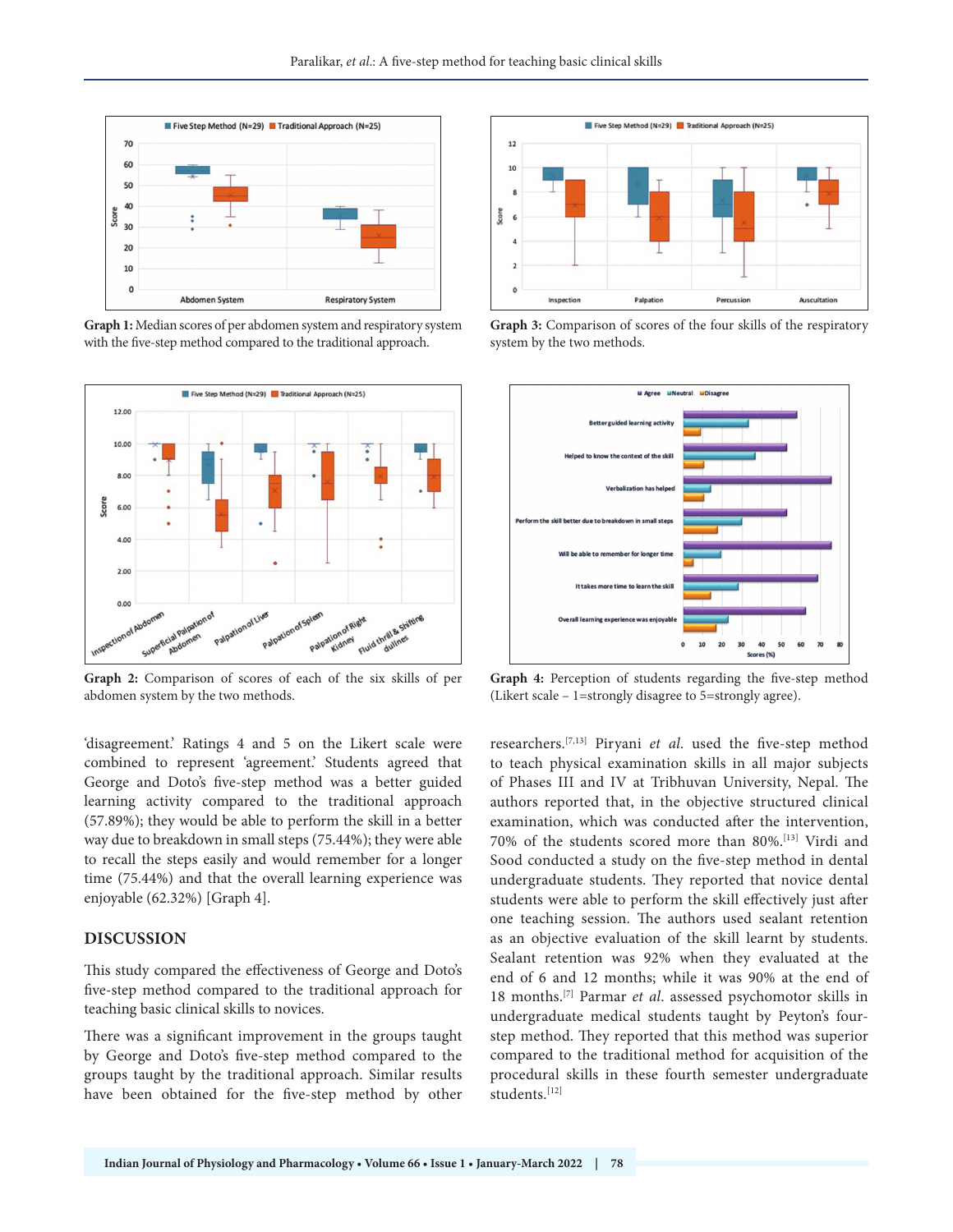The potential advantages of George and Doto's five-step method might seem to lie in the combination of the different learning theories for adults embedded in the approach. Step 1 of George and Doto's five-step method involves telling the learners why they need to learn a specific skill, and when they will be required to apply it for the care of patients. Thus, this step can be said to be effective based on the assumptions of andragogy.<sup>[6]</sup> During Step 2 of this five-step method, a real-time demonstration of the skill is provided. This step serves to provide a 'mental model' or 'schema' of the skill. The learner is able to focus on the motor aspect of the skill only, without 'noise' from other sensations such as hearing or touch. The mental model also enables the learner to 'self-evaluate his own performance.'<sup>[5,14,15]</sup> During Step 3, the preceptor describes each skill while simultaneously performing the skill. Step 3 is an amalgamation of seminal and contemporary skill teaching literature. During Step 4, the student verbalises each step. This process helps him to create a 'motor map' of the skill. This map is akin to a pen drive and is a pre-requisite before the skill is then stored in long-term memory (akin to the hard drive of the computer). Finally, during Step 5, the learner performs the skill. The practice of the skill is necessary for the transfer of the skill into long-term memory. Feedback provided at the end of practice ensures that the correct sequences are encrypted into long-term memory.<sup>[16,17]</sup> The advantages of George and Doto's five-step method are also supported by the social cognition theory proposed by Albert Bandura. First, setting a clear objective enhances learning. It serves as a guidepost for monitoring and directing progress appropriately. Awareness of the goal increases the energy and effort expended and stimulates the development of strategies to reach the goal. In addition, watching others perform the task enhances an adults' learning by vicarious capability. An added benefit is that if the initial learning experience is positive, the sense of self-efficacy of the learner is enhanced. Provision of corrective, formative feedback enables the learner to become self-directed, set goals and personal standards, and help him to self-assess himself.[6]

Acceptance ratings were high for the five-step method. The majority of the students expressed the opinion that teaching by the five-step method was a better guided learning activity compared to the traditional approach; they got to understand the context of the skill; they would be able to remember better due to breakdown of the skill in small steps; verbalisation had helped them; they can recall the steps of the skill more easily than with the traditional approach and that they would be able to remember the skill for a longer time. In a study conducted at the Tribhuvan University in Nepal by Piryani *et al*., the average score on the 5-point Likert scale was a high 4.3.<sup>[13]</sup> Similar results have been obtained in other studies for Peyton's 4-step method. Parmar *et al*. reported a positive experience from the students regarding Peyton's

four-step method. Students expressed the opinion that they could learn clinical skills more effectively. In addition, the students were of the view that the division of the clinical skill in small steps had helped them. The students were also satisfied with the learning experience and suggested that it should be routinely used to teach clinical skills.<sup>[12]</sup>

In this study, it took more time to teach by George and Doto's five-step method compared to the traditional approach (60– 90 min vs. 20–30 min). In a study conducted to evaluate the effects of Peyton's four-step method versus the traditional approach, the length of time required for instruction by Peyton's 4-step method was comparable to that of the traditional approach. These authors suggested that teachers teaching by the traditional approach may have spent more time explaining the procedure and inviting the participants to ask questions. Thus, the learning experience with the traditional approach may have been augmented. As a result, no significant difference in the scores was observed.[18] In the present study, however, the instructor strictly followed the principles of both approaches; hence, the difference in the scores may be considered more valid.

The limitation of this study is that it was conducted on medical students in their third semester. These students were novices even with regard to basic clinical skills. A similar study should be conducted on senior medical students (6–9 semesters), who could be classified as advanced beginners according to the Dreyfus model.[8] Another limitation was it took a total of six sessions to teach the clinical skills of P/A and respiratory system, by George and Doto's five-step method. In addition, only one teacher taught all the skills to the students, which may introduce individual bias. Further exploration of this approach should involve a longitudinal study to assess the retention of clinical skills. It would be desirable to address the lacunae of this study during future research.

#### **CONCLUSION**

Thus, George and Doto's five-step method is more effective to teach basic clinical skills compared to the traditional approach (SODOTO). Students perceived a positive learning experience with this approach. This method and other similar approaches, which are based on the principles of adult learning, should be routinely used to teach basic clinical skills to medical students. A paradigm shift in the training of clinical skills from the traditional SODOTO approach to such educational strategies based on sound psychomotor principles will enhance the quality of medical care in the future.

#### **Acknowledgement**

I thank Dr. Tejinder Singh (former Director CMC Ludhiana, FAIMER Regional Institute) and currently Professor of Medical Education and Paediatrics, SGRD